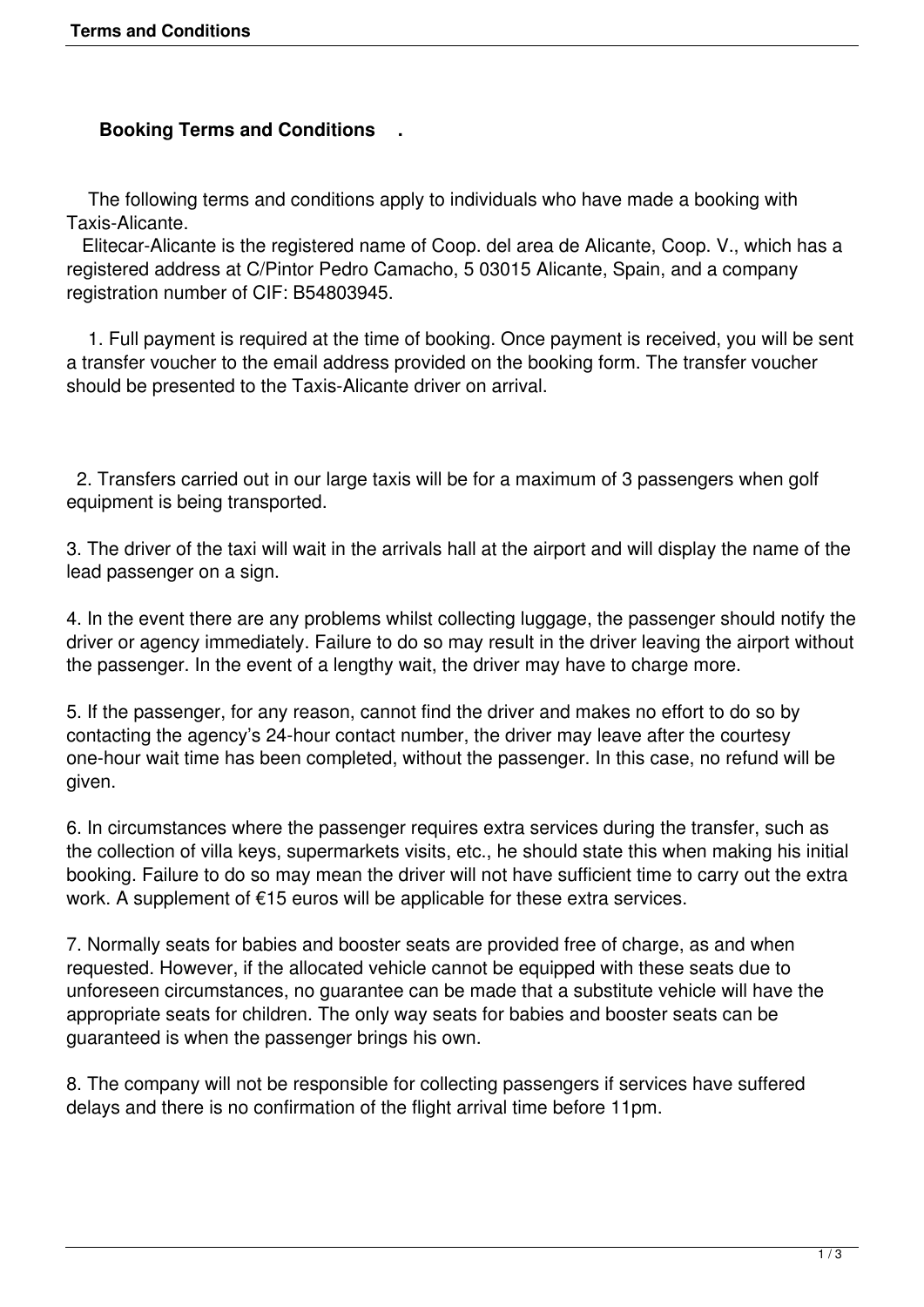## **Modifications and Cancellations**

All modifications and cancellations should be sent to info@minibus1.com

#### **Modifications**

 Modifications received more than 7 days before arrival will be performed, free of charge. Modifications received within 7 days of arrival will cost €30 per booking.

#### **Cancellations**

 Cancellations received more than 7 days before arrival will be subject to a cancellation fee of €30 per booking.

 Cancellations received between 7 days and 48 hours before arrival will be subject to a cancellation fee equivalent to 50% of the total booking cost.

 Cancellations received within 48 hours of arrival will be subject to a cancellation fee equivalent to 100% of the total booking cost.

Flight delays.

If you have given your full flight information with your booking, no charge will be collected by Taxis-Alicante drivers.

 Elitecar-Alicante and its drivers reserve the right to refuse transport to any person who is believed to be under the influence of alcohol or drugs and/or whose conduct may pose a threat to the driver, the vehicle or other passengers.

Smoking, eating and drinking are not permitted in our vehicles.

 Our vehicles are fully insured to carry passengers, as required by Spanish legislation. The customer's luggage and property is transported at their own risk. Claims may not be made for loss of baggage or damage to luggage.

When you make a booking with Taxis-Alicante you are accepting all of our terms and conditions.

Spanish law governs these terms and conditions, and any dispute between you and Taxis-Alicante will be subject to the jurisdiction of the Spanish courts.

### **Data Protection Clause**